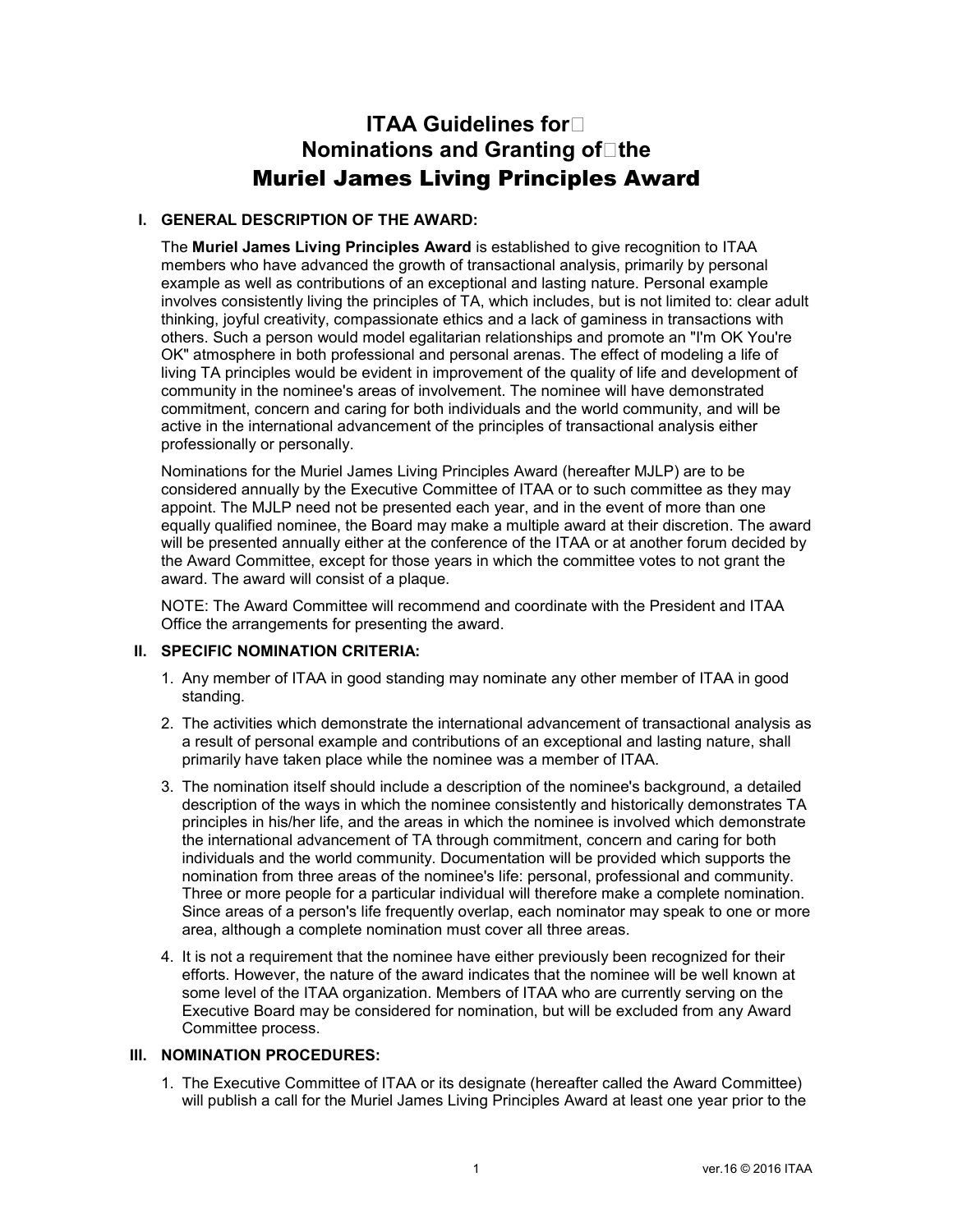annual ITAA conference at which the award is to be given. The Call for Nominations will be published in the Transactional Analysis Journal, The Script, as well as in other TA journals and newsletters so that all members will have an opportunity to respond. It will include a brief description of the criteria for the award and the supporting materials that must be submitted for consideration.

- 2. Additionally, members of the Executive Committee may directly encourage nominations by and for members who might not otherwise respond to a published Call for Nominations.
- 3. To be considered for a nomination, the following information and materials must be submitted, in written English and in electronic form (Microsoft Word or PDF), by the individuals, groups or organizations making a nomination to the Muriel James Living Principles Award Committee in care of the ITAA office no later than January 1:
	- a) Name of Nominee
	- b) A detailed description by three people (one of whom must be an ITAA member) of the nominee's demonstration of living the principles of TA, which has led to the international advancement of transactional analysis on either the professional, community or personal level.
	- c) Supporting relevant documentation.
	- d) The complete name, address and phone numbers of the person (s) making the nomination, whom the Award Committee may contact if additional information or material is required to fully consider the nomination.
- 4. Notification of the nominee that their name has been submitted for consideration for the Muriel James Living Principles Award is a courtesy on the part of the person(s) making the nomination, but it is not a requirement of the nomination process.
- 5. The Award Committee may require additional information or documentation from the person(s) making the nomination, prior to considering the nomination for an award. Failure to provide this requested documentation in a timely fashion may result in the nomination being exempted for consideration during that year.

## **IV. THE AWARD COMMITTEE REVIEW/VOTING PROCEDURES:**

- 1. All nominations received by the deadline six months prior to the annual meeting, or any specific date set by the Executive Committee) will initially be reviewed by the chairperson in consultation with the committee members to determine the following:
	- a) the eligibility of the nomination
	- b) that written information and materials required for submitting a nomination are complete and sufficient for consideration by the committee
	- c) the names of three (3) to five (5) committee members or other consultants who are qualified to provide reviews and evaluations of each of the nominations for the award.
- 2. No later than five months prior to the award, the Award Committee shall request any additional information needed to consider a particular nomination, from the person(s) making the nomination. The information requested must be submitted no later than four months prior to the annual meeting at which the award is to be given. The Award Committee may as a courtesy inform the nominee of their nomination, but it is not required.
- 3. The three (3) to five (5) committee members or consultants will complete thorough reviews and evaluations of each nomination for the award. They will prepare written summaries for the Award Committee, including their recommendation on whether or not to grant the award to a particular nominee.
- 4. The detailed reviews and recommendations will be distributed to all committee members at least two months prior to the annual meeting at which the award is to be given. Everyone